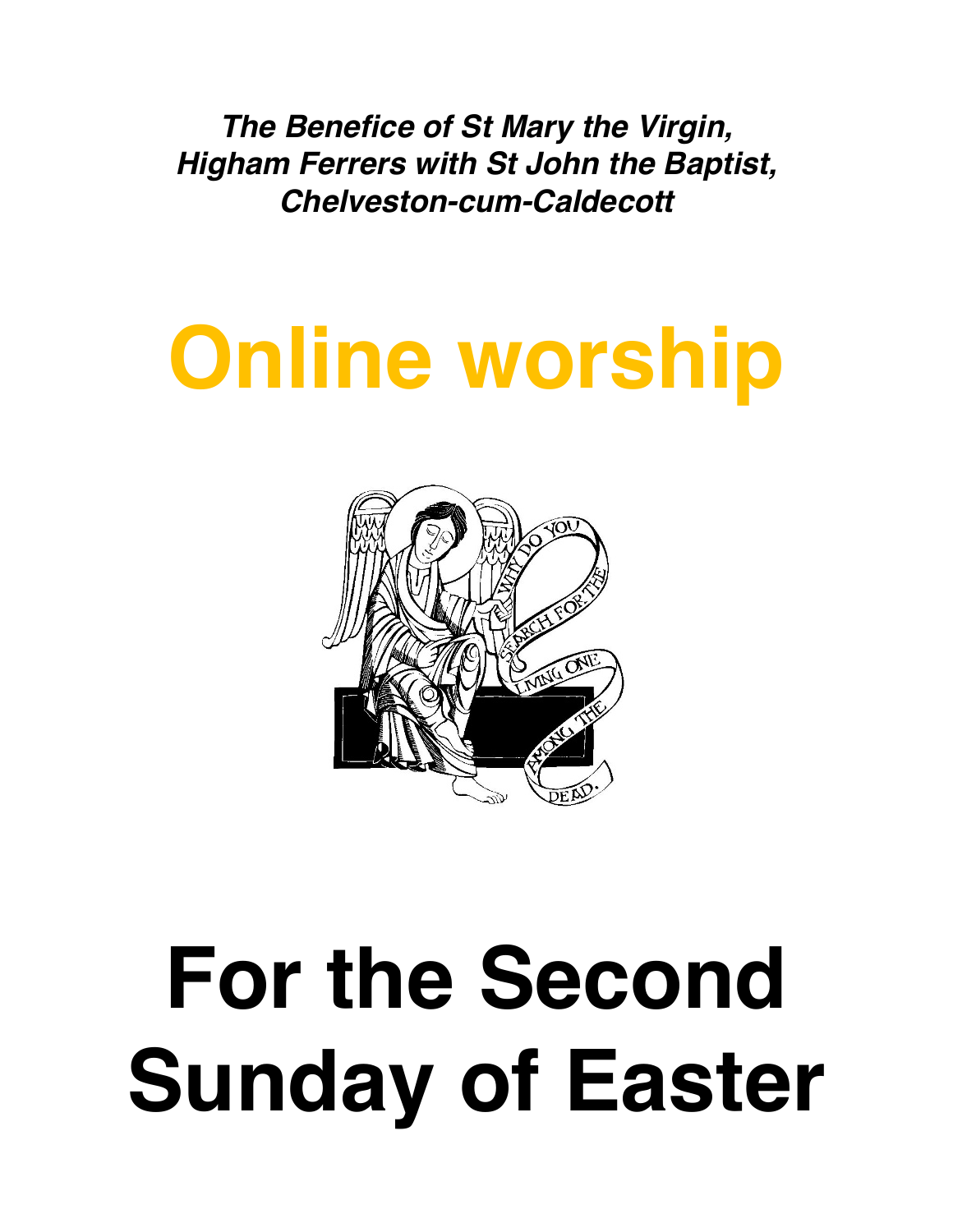

*Welcome as we continue to celebrate the exciting news of Jesus alive for ever after his resurrection. The Easter season lasts for six weeks before Ascension Day and Pentecost so we have plenty of rejoicing to come*

Today's service was recorded by members of The Ministry Team, with contributions from church members here and from the former St Christopher's Church in Spain who regularly share in our worship since their congregation closed. Thanks to Paul and Beryl Turner, Jenny Hoskins, Phil and Pat Cornelius and to the Betts family for the Affirmation of Faith

Today's theme follows events on the evening of Easter Day and asks "Is seeing really believing?" or what evidence can we reasonably ask for about the truth of Christ's return from death. Our special guest is Don Merrifield, who was a Northamptonshire police officer for many years, retiring in the rank of Chief Inspector. He explains the basis of evidence that the police are taught to look for.

This service had been prepared before we received the sad news of the death of the Prince Philip and it was too late to make major changes.

The service does, however, start with Michelle paying a short tribute to the Duke of Edinburgh

*Please join in with the prayers and hymns.*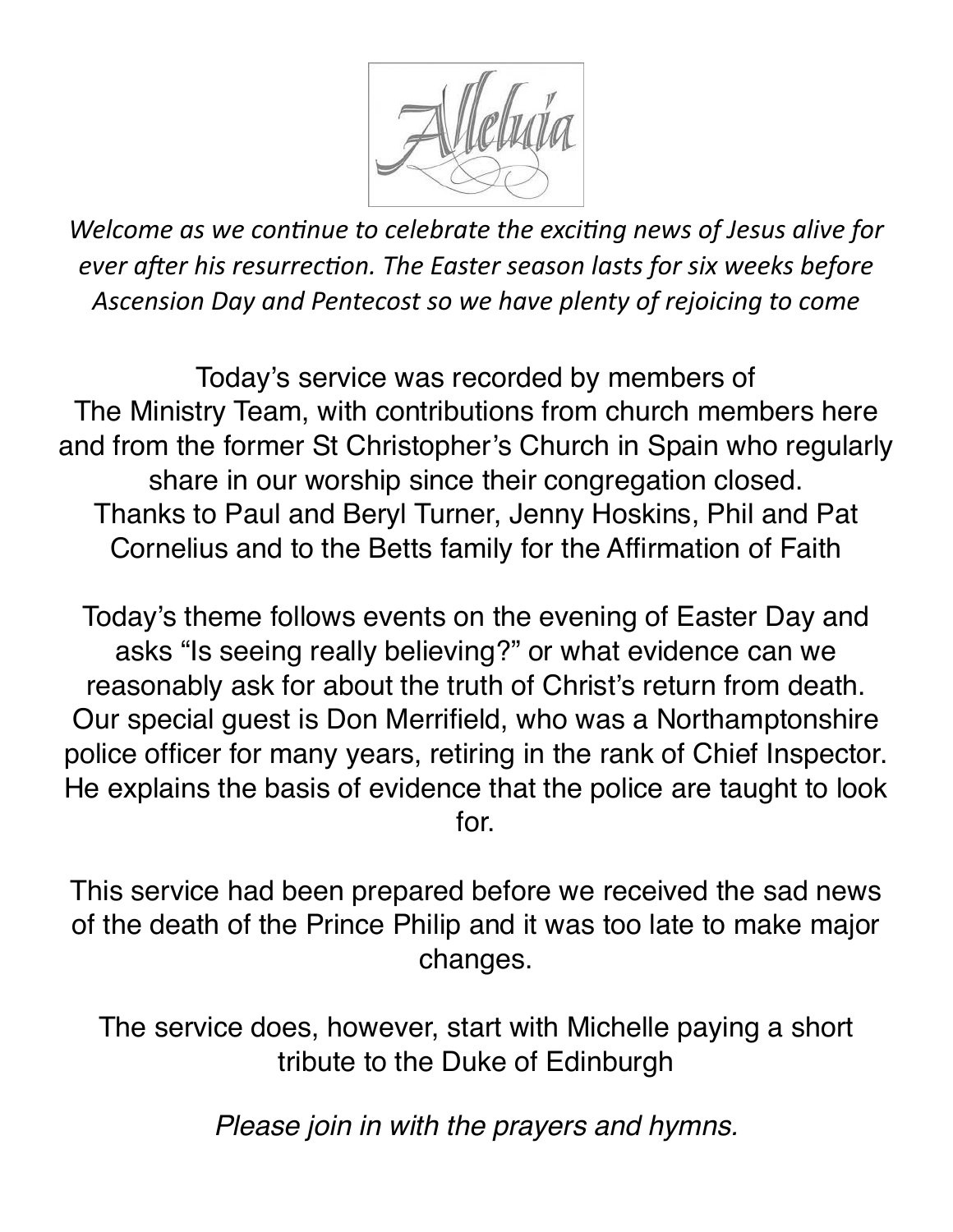## *THE GATHERING*

Alleluia. Christ is risen! **He is risen indeed. Alleluia!** Grace, mercy and peace from God our Father and the Lord Jesus Christ be with you **and also with you.**  This is the day that the Lord has made. **Let us rejoice and be glad in it.** O Lord, open our lips



**and our mouth shall proclaim your praise.** 

#### *Hymn*

**The day of resurrection! Earth, tell it our abroad, The passover of gladness, The passover of God. From death to life eternal, From sin's dominion free, Our Christ has brought us over With hymns of victory.**

**Let hearts be purged of evil That we may see aright The Lord in rays eternal Of resurrection light And, listening to his accents,**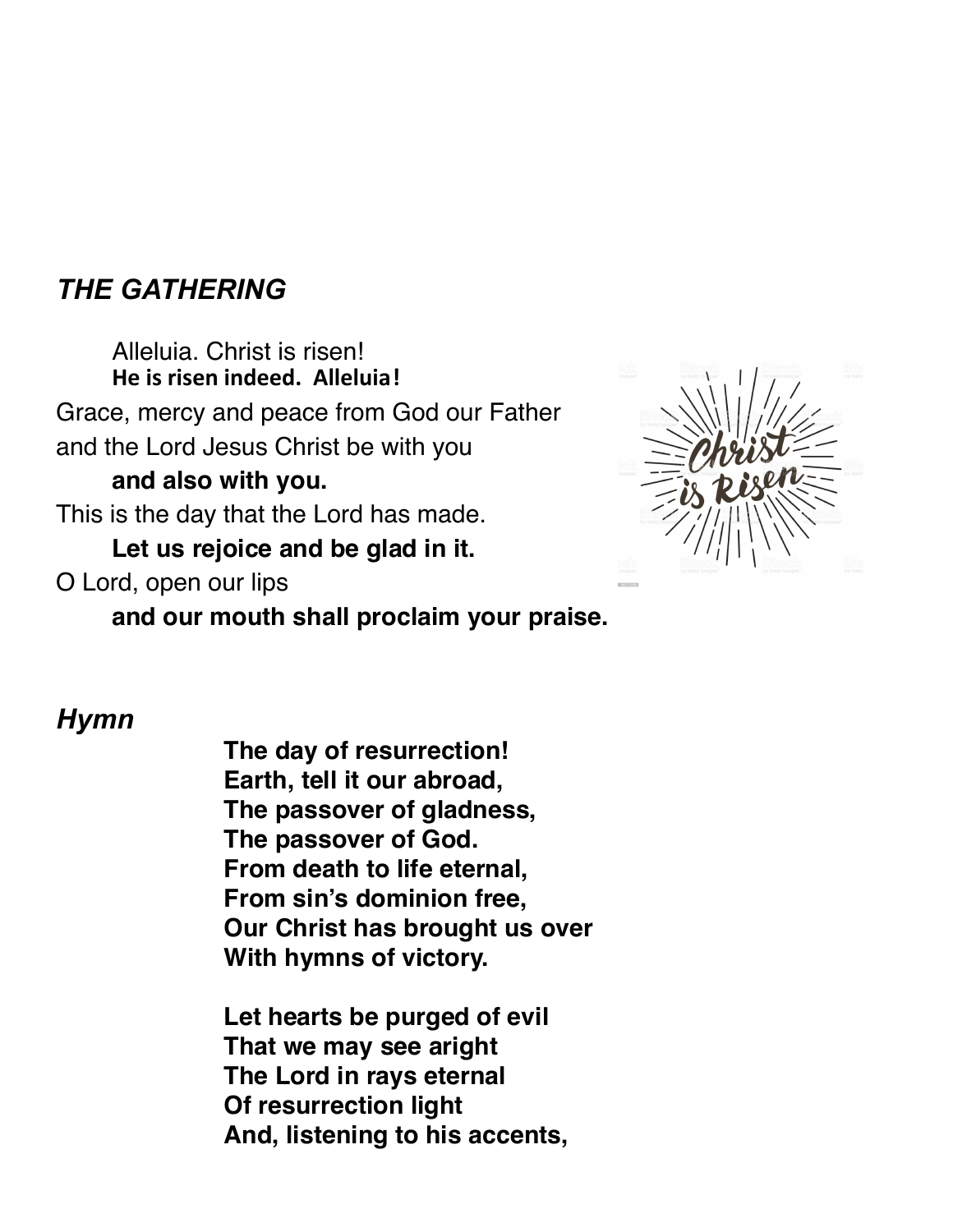**May hear, so calm and plain, His own "All Hail!" and, hearing, May raise the victor strain.**

**Now let the heavens be joyful, Let earth its song begin, Let all the world keep triumph And all that is therein. Let all things, seen and unseen, Their notes of gladness blend; For Christ the Lord has risen, Our joy that has no end!** 

#### *An invitation to worship*

We have come together in the name of Christ to offer our praise and thanksgiving, to hear and receive God's holy word, to pray for the needs of the world, and to seek the forgiveness of our sins, that by the power of the Holy Spirit we may give ourselves to the service of God.

Jesus says, 'Repent, for the kingdom of heaven is close at hand.' So let us turn away from our sin and turn to Christ, confessing our sins in penitence and faith.

**Lord God, we have sinned against you; we have done evil in your sight. We are sorry and repent. Have mercy on us according to your love. Wash away our wrongdoing and cleanse us from our sin. Renew a right spirit within us and restore us to the joy of your salvation; through Jesus Christ our Lord. Amen.**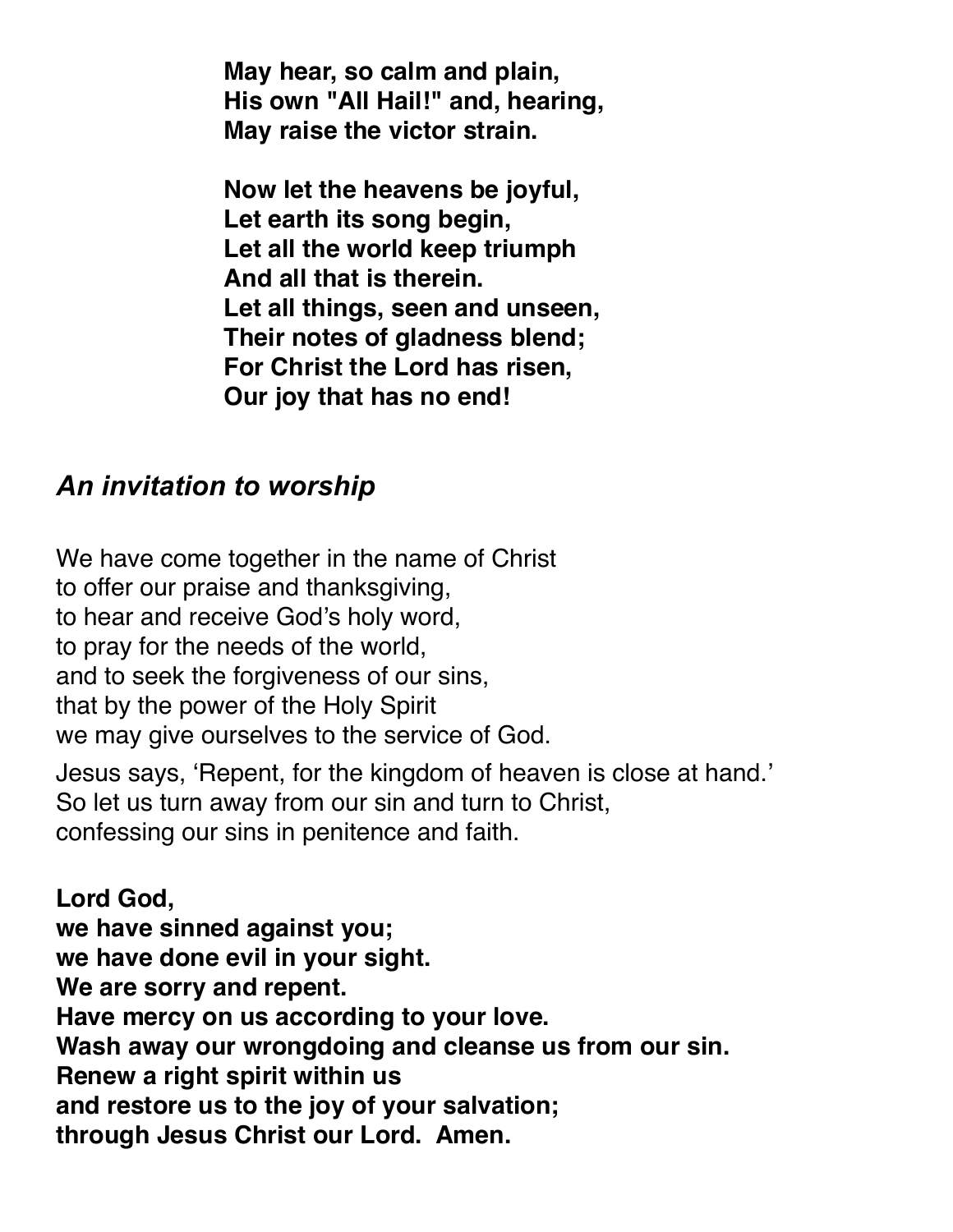May the Father of all mercies cleanse you from your sins, and restore you in his image to the praise and glory of his name, through Jesus Christ our Lord. **Amen.** 

# *COLLECT FOR THE DAY*

Risen Christ, for whom no door is locked, no entrance barred: open the doors of our hearts, that we may seek the good of others and walk the joyful road of sacrifice and peace, to the praise of God the Father.

# *GOSPEL FOR THE DAY*

Hear the Gospel of our Lord Jesus Christ according to John **Glory to You, O Lord** 

When it was evening on that day, the first day of the week, and the doors of the house where the disciples had met were locked for fear of the Jews, Jesus came and stood among them and said, "Peace be with you." After he said this, he showed them his hands and his side. Then the disciples rejoiced when they saw the Lord.

Jesus said to them again, "Peace be with you. As the Father has sent me, so I send you."

When he had said this, he breathed on them and said to them, "Receive the Holy Spirit. If you forgive the sins of any, they are forgiven them; if you retain the sins of any, they are retained."

But Thomas (who was called the Twin), one of the twelve, was not with them when Jesus came. So the other disciples told him, "We have seen the Lord." But he said to them, "Unless I see the mark of the nails in his hands, and put my finger in the mark of the nails and my hand in his side, I will not believe."

A week later his disciples were again in the house, and Thomas was with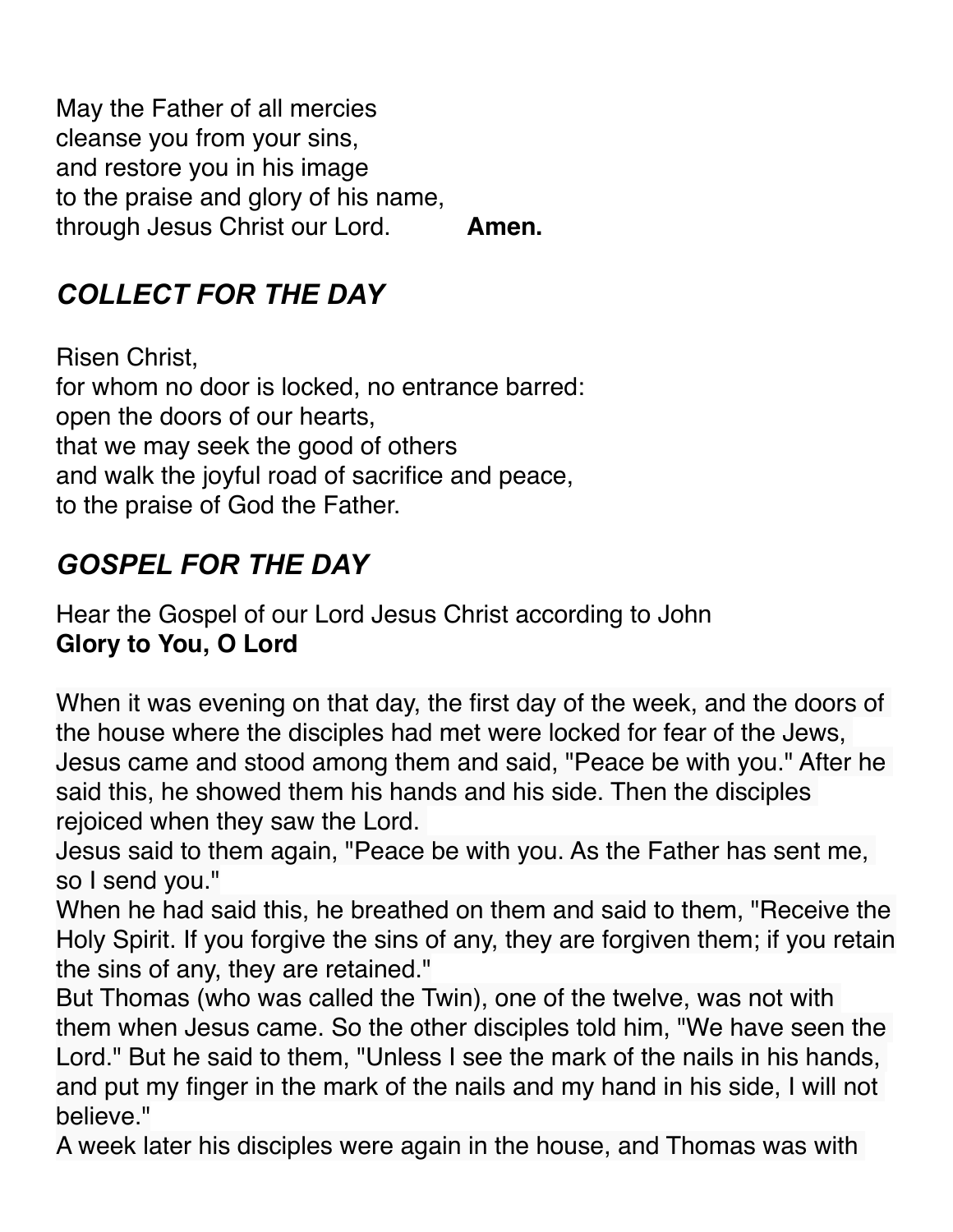them. Although the doors were shut, Jesus came and stood among them and said, "Peace be with you."

Then he said to Thomas, "Put your finger here and see my hands. Reach out your hand and put it in my side. Do not doubt but believe." Thomas answered him, "My Lord and my God!"

Jesus said to him, "Have you believed because you have seen me? Blessed are those who have not seen and yet have come to believe." Now Jesus did many other signs in the presence of his disciples, which are not written in this book. But these are written so that you may come to believe that Jesus is the Messiah, the Son of God, and that through believing you may have life in his name.

This is the Gospel of the Lord **Praise to you, O Christ** 

# *A Reflection on the Gospel from Brenda*

#### *Anthem* **– I know that my redeemer lives**

I know that my Redeemer lives, and ever prays for me; a token of his love he gives, a pledge of liberty. I find him lifting up my head; he brings salvation near; his presence makes me free indeed and he will soon appear.

He wills that I should holy be: who can withstand his will? The counsel of his grace in me he surely shall fulfil. Jesus, I hang upon your Word: I steadfastly believe you will return and claim me, Lord, and to yourself receive. Your love I soon expect to find in all its depth and height To comprehend the eternal mind and grasp the infinite

When God is mine and I am His, of paradise possessed, I taste unutterable bliss, and everlasting rest. *Words by Charles Wesley, Music by Paul Leddington-Wright*

# *An Inspector Calls in the Evidence*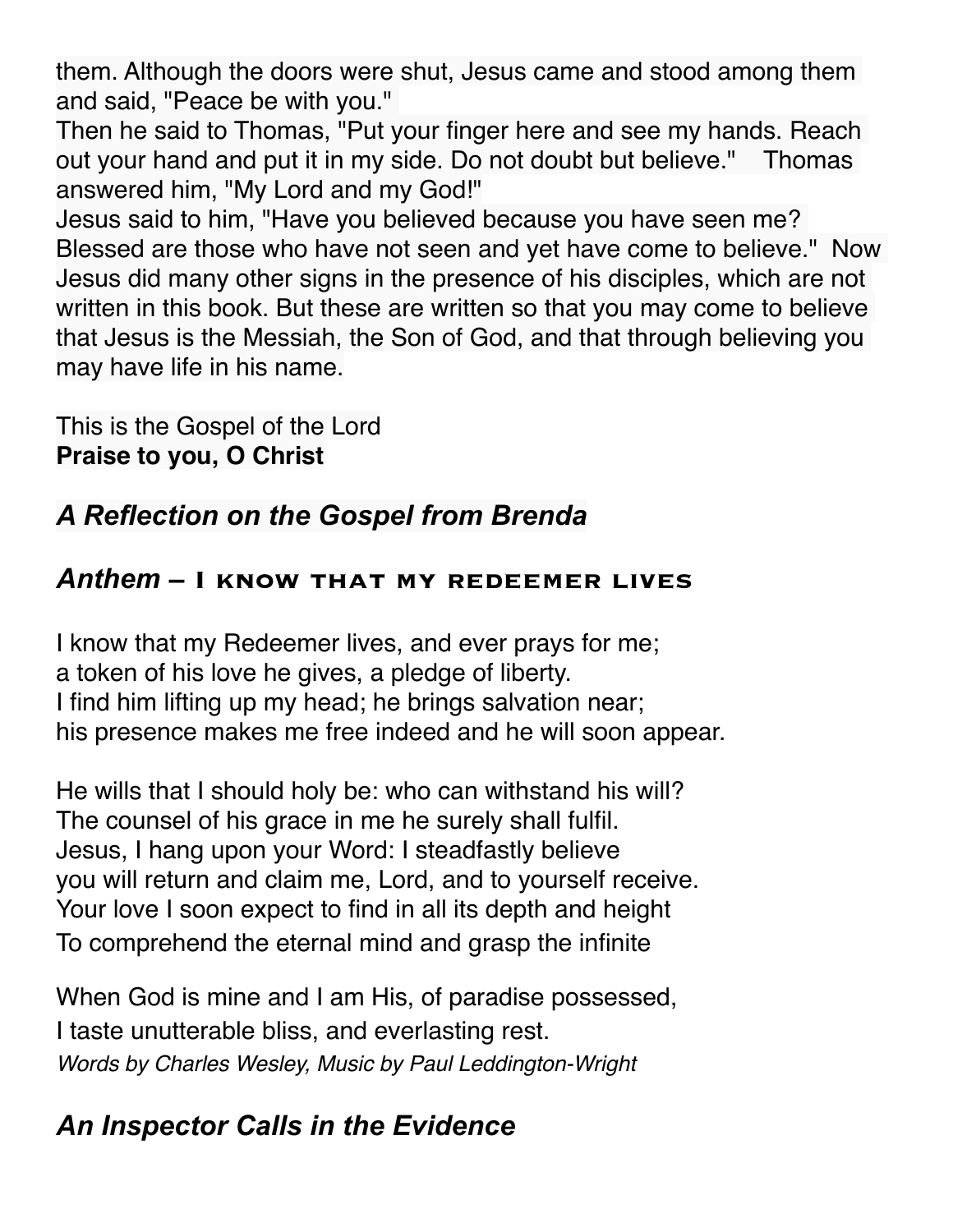Don Merrifield explains the rules of evidence

#### *Hymn*

**Now the green blade rises from the buried grain, wheat that in the dark earth many days has lain; love lives again, that with the dead has been:** *Love is come again, like wheat that springs up green.* 

**In the grave they laid him, Love whom men had slain, thinking that he never would awake again, laid in the earth like grain that sleeps unseen:** *Love is come again, like wheat that springs up green.*

**Forth he came at Easter, like the risen grain, he that for the three days in the grave had lain, back from the dead my risen Lord is seen:** *Love is come again, like wheat that springs up green.*

**When our hearts are wintry, grieving, or in pain, then your touch can call us back to life again, fields of our hearts that dead and bare have been:** *Love is come again, like wheat that springs up green.*

*John Macleod Campbell Crum (1872-1958) © Oxford University Press*

# *We affirm our faith IN the Risen Christ at its heart*

Do you believe and trust in God the Father, source of all being and life, the one for whom we exist?

#### **We believe and trust in him.**

Do you believe and trust in God the Son, who took our human nature, died for us and rose again?

#### **We believe and trust in him.**

Do you believe and trust in God the Holy Spirit, who gives life to the people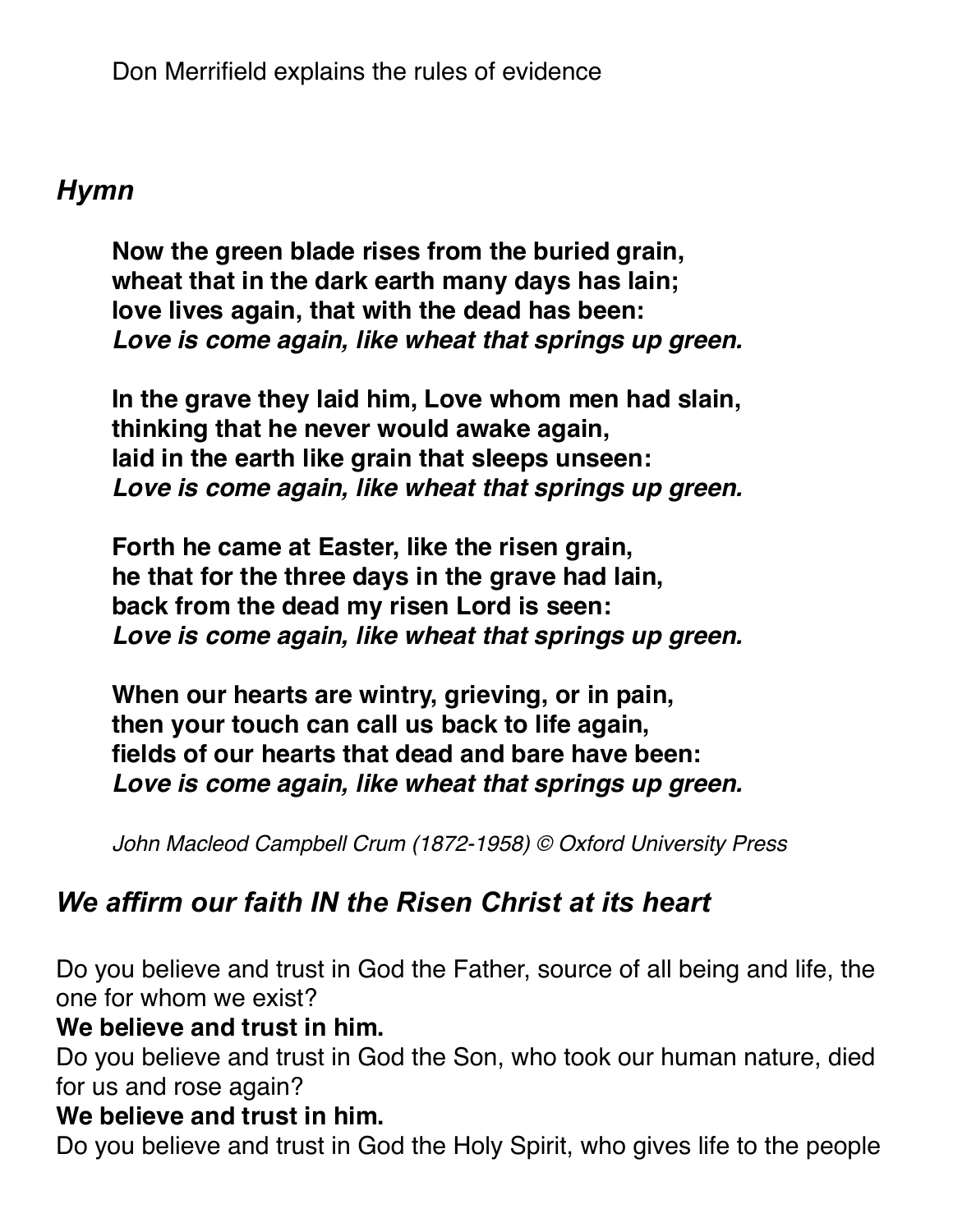of God and makes Christ known in the world? **We believe and trust in him.** This is the faith of the Church.

**This is our faith. We believe and trust in one God, Father, Son and Holy Spirit. Amen.** 

# *We pray for our world, church and families*

Creator of the universe, you made the world in beauty, and restore all things in glory through the victory of Jesus Christ. We pray that, wherever your image is still disfigured by poverty, sickness, selfishness, war and greed, the new creation in Jesus Christ may appear in justice, love, and peace, to the glory of your name. **Amen**.

Holy God, you have called us to follow in the way of your risen Son, and to care for those who are our companions, not only with words of comfort, but with acts of love. Seeking to be true friends of all, we offer our prayers on behalf of the church and the world. Guide us in the path of discipleship, so that, as you have blessed us, we may be a blessing for others, bringing the promise of the kingdom near by our words and deeds. **Amen**.

Lord God our Father, through our Saviour Jesus Christ you have assured your children of eternal life and in baptism have made us one with him: deliver us from the death of sin and raise us to new life in your love, in the fellowship of the Holy Spirit, by the grace of our Lord Jesus Christ. And so gathering our prayers and praises into one, let us pray with confidence as our Saviour has taught us

**Our Father, who art in heaven, hallowed be thy name; thy kingdom come; thy will be done;**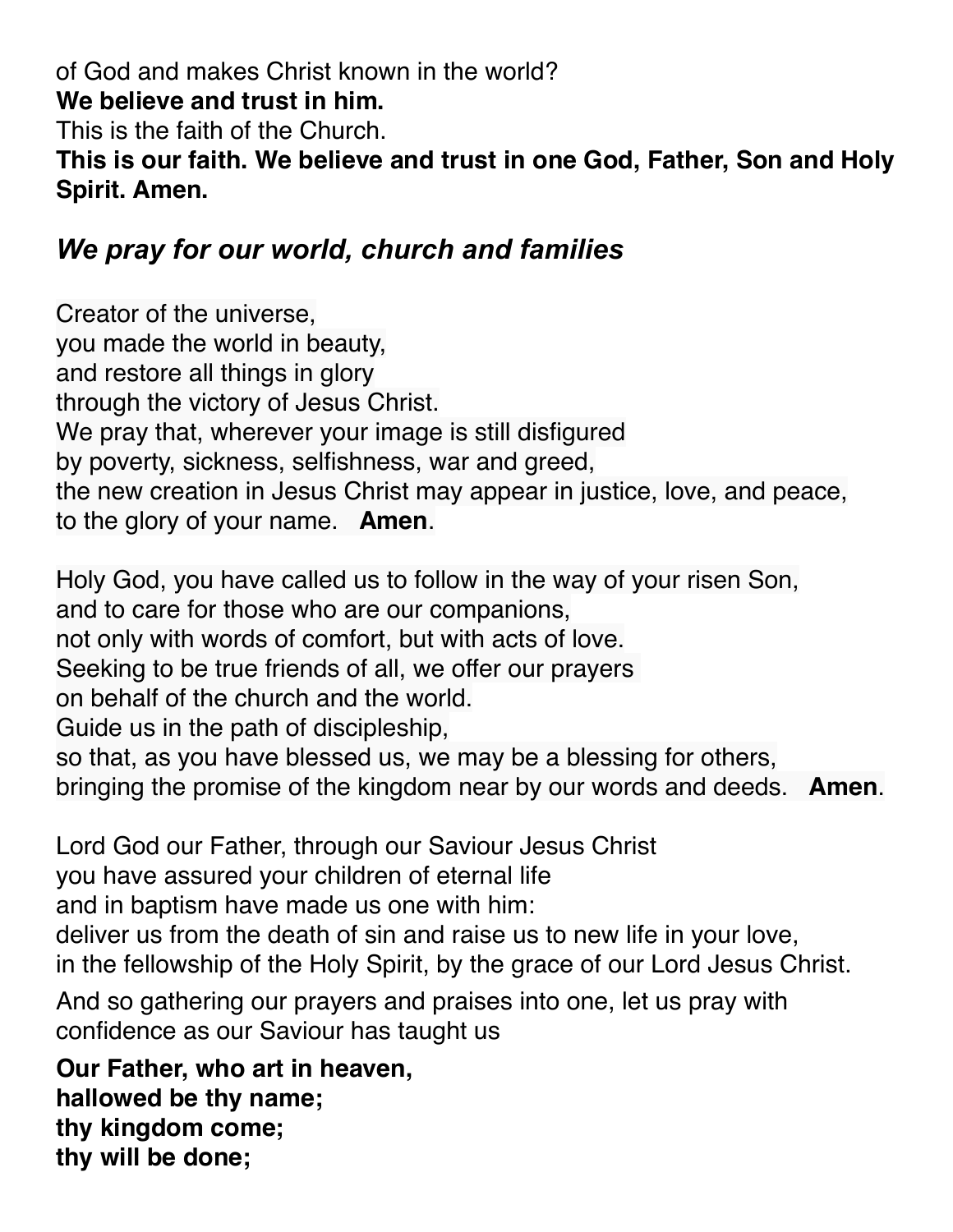**on earth as it is in heaven. Give us this day our daily bread. And forgive us our trespasses, as we forgive those who trespass against us. And lead us not into temptation; but deliver us from evil. For thine is the kingdom, the power, and the glory for ever and ever. Amen.** 

### *We share the Peace*

May the peace of God, which passes all understanding, keep our hearts and minds in Christ Jesus**. Amen**.

The peace of the Lord be always with you **And also with you**.

Let us offer one another a sign of peace, God's seal on our prayers.

## *Hymn*

**Jesus Is Lord! Creation's Voice Proclaims It, For By His Power Each Tree And Flower Was Planned And Made. Jesus Is Lord! The Universe Declares It, Sun, Moon And Stars In Heaven Cry, 'Jesus Is Lord!'** 

**Jesus Is Lord! Jesus Is Lord! Praise Him With Hallelujahs For Jesus Is Lord!** 

**Jesus Is Lord! Yet From His Throne Eternal In Flesh He Came To Die In Pain On Calvary's Tree. Jesus Is Lord! From Him All Life Proceeding,**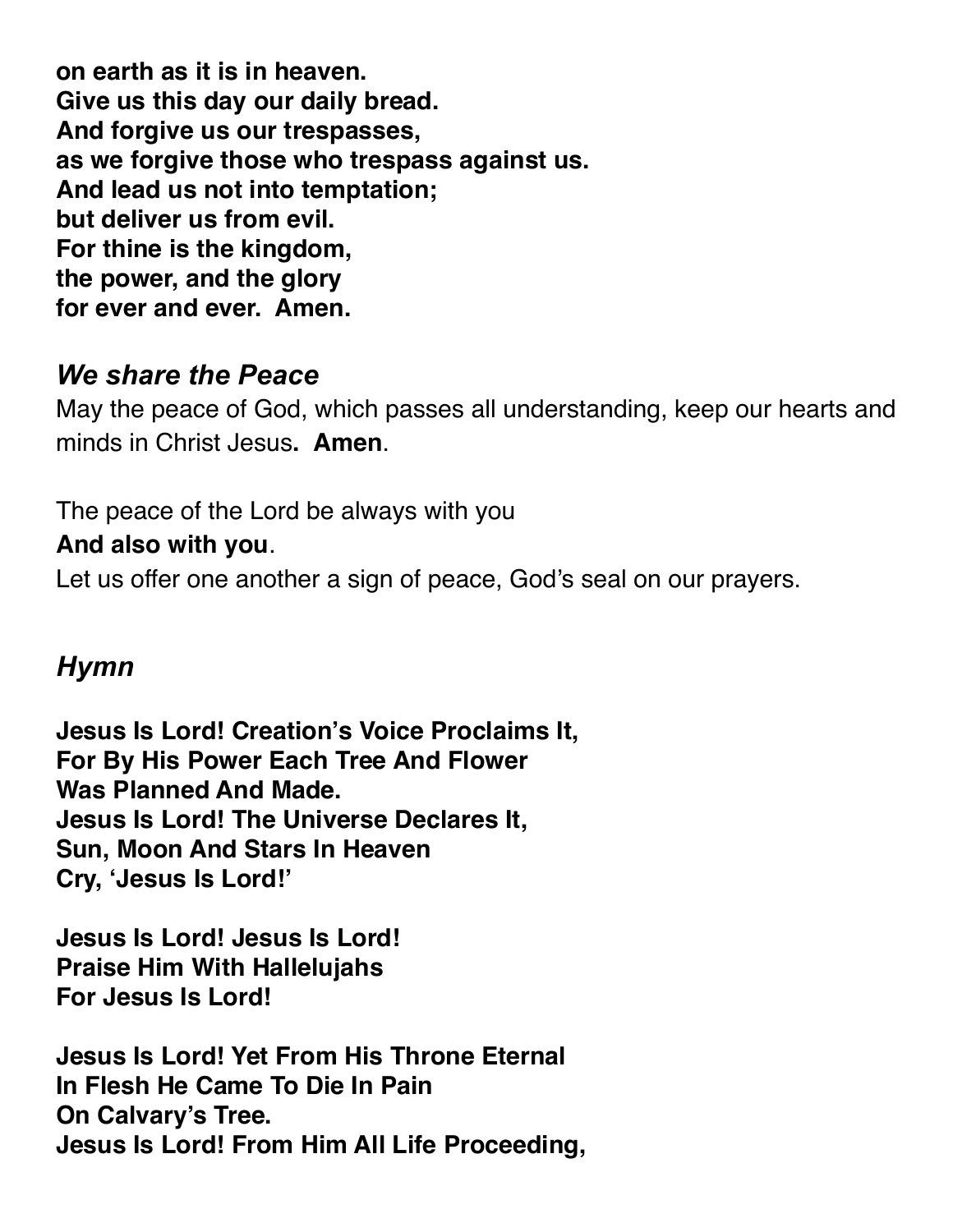**Yet Gave His Life A Ransom Thus Setting Us Free.** 

**Jesus Is Lord! Jesus Is Lord! Praise Him With Hallelujahs For Jesus Is Lord!** 

**Jesus Is Lord! Over Sin The Mighty Conqueror, From Death He Rose, And All His Foes Shall Own His Name. Jesus Is Lord! God Sent His Holy Spirit To Show By Works Of Power That Jesus Is Lord.** 

**Jesus Is Lord! Jesus Is Lord! Praise Him With Hallelujahs For Jesus Is Lord!** 

# *The Blessing and Dismissal*

God, who through the resurrection of the Lord Jesus Christ has given us the victory, give you joy and peace in your faith; and the blessing of God Almighty, the Father, the Son and the Holy Spirit be among you and remain with you always **Amen** 

Go in the joy of the risen Christ, Alleluia, Alleluia

**Thanks be to God, Alleluia, Alleluia** 

# *Music at the end*

Nimrod from Elgar's Enigma Variations, played on the organ of Peterborough Cathedral